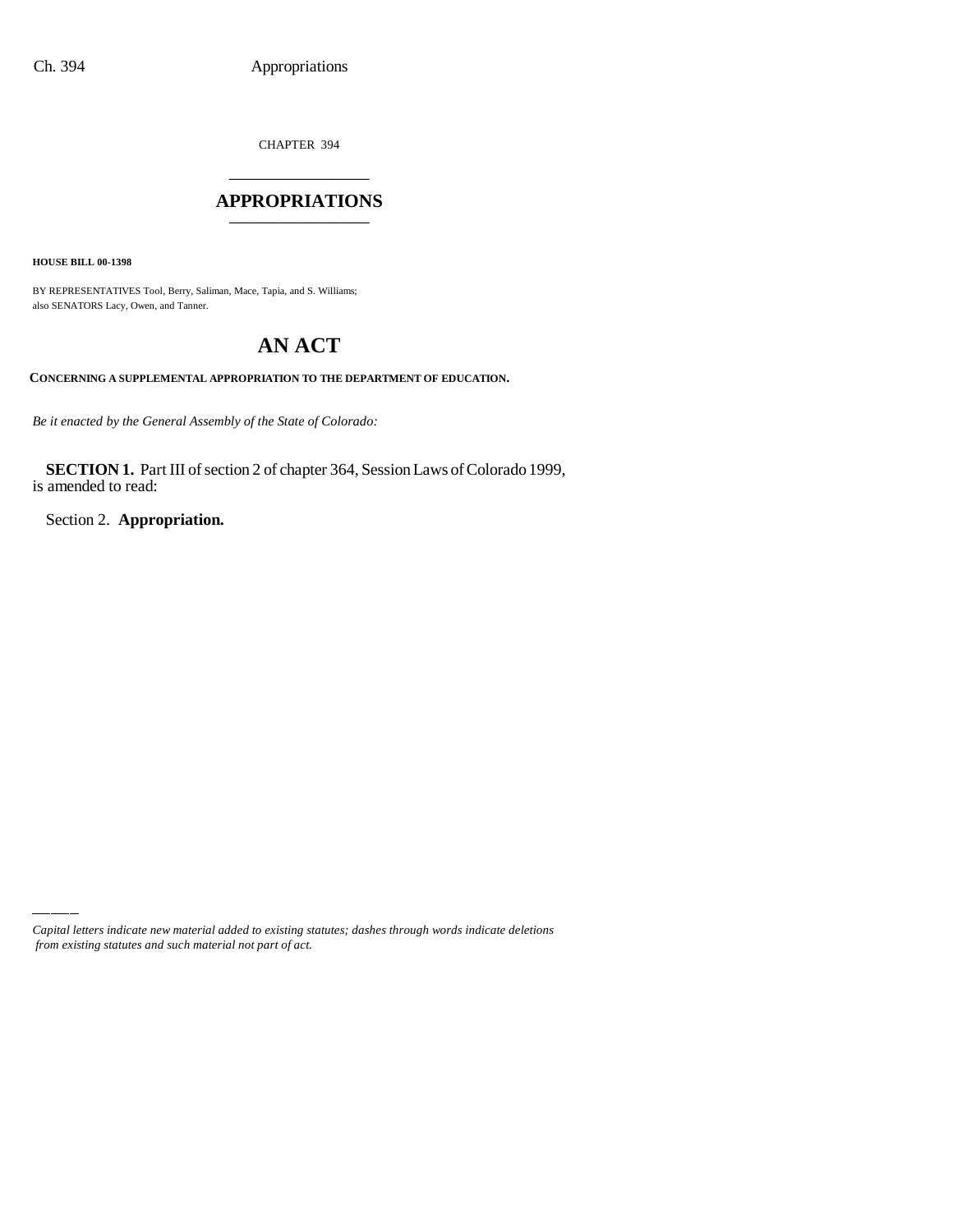|                                            |                 |              |                                |                | APPROPRIATION FROM     |                           |                |
|--------------------------------------------|-----------------|--------------|--------------------------------|----------------|------------------------|---------------------------|----------------|
|                                            |                 |              |                                | <b>GENERAL</b> |                        | CASH                      |                |
|                                            | ITEM &          |              | <b>GENERAL</b>                 | <b>FUND</b>    | <b>CASH</b>            | <b>FUNDS</b>              | <b>FEDERAL</b> |
|                                            | <b>SUBTOTAL</b> | <b>TOTAL</b> | <b>FUND</b>                    | <b>EXEMPT</b>  | <b>FUNDS</b>           | <b>EXEMPT</b>             | <b>FUNDS</b>   |
|                                            | \$<br>\$        |              | \$                             | $\mathbb{S}$   | \$                     | \$                        | \$             |
|                                            |                 |              |                                |                |                        |                           |                |
|                                            |                 |              | <b>PART III</b>                |                |                        |                           |                |
|                                            |                 |              | <b>DEPARTMENT OF EDUCATION</b> |                |                        |                           |                |
|                                            |                 |              |                                |                |                        |                           |                |
| (1) SCHOOL DISTRICT AND LIBRARY ASSISTANCE |                 |              |                                |                |                        |                           |                |
| Administration <sup>21</sup>               | 7,081,631       |              | 6,029,328                      |                | $70,532$ <sup>a</sup>  | $981,771(T)$ <sup>b</sup> |                |
|                                            | 7,179,992       |              | 6,127,689                      |                |                        |                           |                |
|                                            |                 |              | $(80.0$ FTE)                   |                |                        | $(15.5$ FTE)              |                |
| Sick and Annual Payouts                    | 99,930          |              |                                |                |                        | 99,930(T) <sup>c</sup>    |                |
|                                            | 139,930         |              |                                |                |                        | $139,930(T)$ <sup>c</sup> |                |
| Salary Survey, Anniversary                 |                 |              |                                |                |                        |                           |                |
| Increases, and Shift                       |                 |              |                                |                |                        |                           |                |
| Differential                               | 683,605         |              | 602,081                        |                | $45,454$ <sup>d</sup>  | $36,070(T)$ <sup>e</sup>  |                |
| Office of Professional                     |                 |              |                                |                |                        |                           |                |
| Services <sup>22</sup>                     | 1,683,028       |              |                                |                | 1,683,028 <sup>d</sup> |                           |                |
|                                            | 1,584,667       |              |                                |                | 1,584,667 <sup>d</sup> |                           |                |
|                                            |                 |              |                                |                | $(16.0$ FTE)           |                           |                |
| Telecommunications                         |                 |              |                                |                |                        |                           |                |
| Program                                    | 105,418         |              | 105,418                        |                |                        |                           |                |
|                                            |                 |              | $(1.0$ FTE)                    |                |                        |                           |                |
| <b>Library Materials</b>                   | 101,899         |              | 101,899                        |                |                        |                           |                |
|                                            |                 |              |                                |                |                        |                           |                |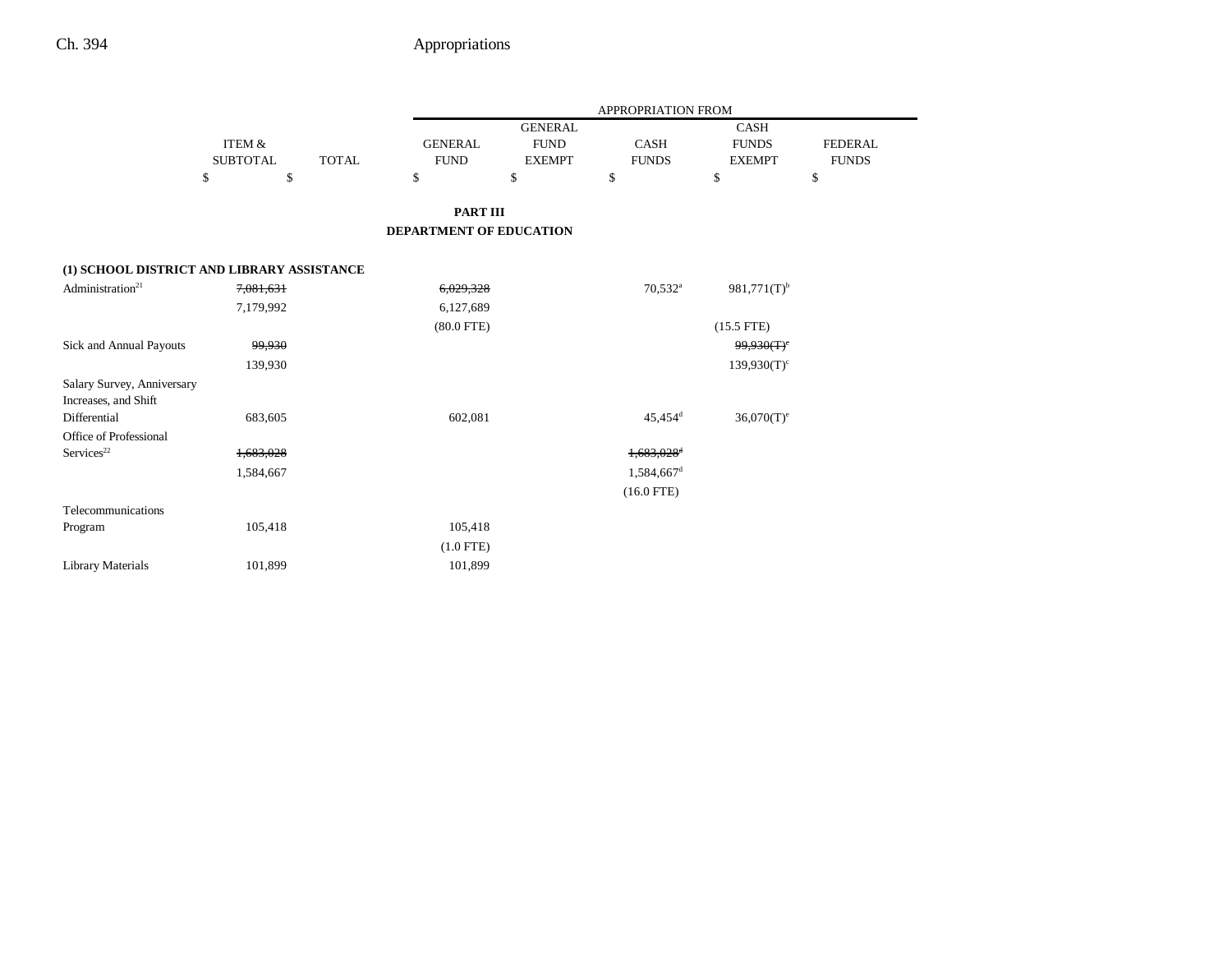| Library for the Blind and     |         |            |         |                       |                       |         |
|-------------------------------|---------|------------|---------|-----------------------|-----------------------|---------|
| the Physically Handicapped,   |         |            |         |                       |                       |         |
| Maintenance and Utilities     | 45,000  |            | 45,000  |                       |                       |         |
| Capitol Complex Leased        |         |            |         |                       |                       |         |
| Space                         | 368,326 |            | 162,064 | $25,782$ <sup>d</sup> |                       | 180.480 |
| Disaster Recovery             | 27,186  |            | 27,186  |                       |                       |         |
| <b>Information Technology</b> |         |            |         |                       |                       |         |
| <b>Asset Maintenance</b>      | 123,600 |            | 123,600 |                       |                       |         |
| Access Colorado Library       |         |            |         |                       |                       |         |
| <b>Information Network</b>    | 324,788 |            | 304.788 |                       | $20,000$ <sup>f</sup> |         |
|                               |         | 10,644,411 |         |                       |                       |         |
|                               |         | 10,684,411 |         |                       |                       |         |
|                               |         |            |         |                       |                       |         |

<sup>a</sup> Of this amount, \$35,480 shall be from the Public School Income Fund pursuant to Section 22-2-112(1)(I), C.R.S., \$26,052 shall be from the Educator Licensure Cash Fund pursuant to Section 22-60.5-112, C.R.S., and \$9,000 shall be from General Education Development Program fees.

b Of this amount, \$677,112 shall be from indirect cost recoveries, \$150,656 shall be from Public School Transportation, \$78,151 shall be from Public School Finance, Total Program, \$75,852 shall be from the Department of Natural Resources, Division of Wildlife.

c This amount shall be from indirect cost recoveries.

d These amounts shall be from the Educator Licensure Cash Fund pursuant to Section 22-60.5-112, C.R.S.

e Of this amount, \$27,231 shall be from indirect cost recoveries, \$4,702 shall be from Public School Transportation, \$2,145 shall be from Public School Finance, Total

Program, and \$1,992 shall be from the Department of Natural Resources, Division of Wildlife.

f This amount shall be from grants and donations.

#### **(2) DISTRIBUTIONS**

| Regional Systems          | 2.449.893 | 2.449.893 |
|---------------------------|-----------|-----------|
| Colorado Reference Center | 2.048.101 | 2.048.101 |
| Interlibrary Loan         | 162,006   | 162,006   |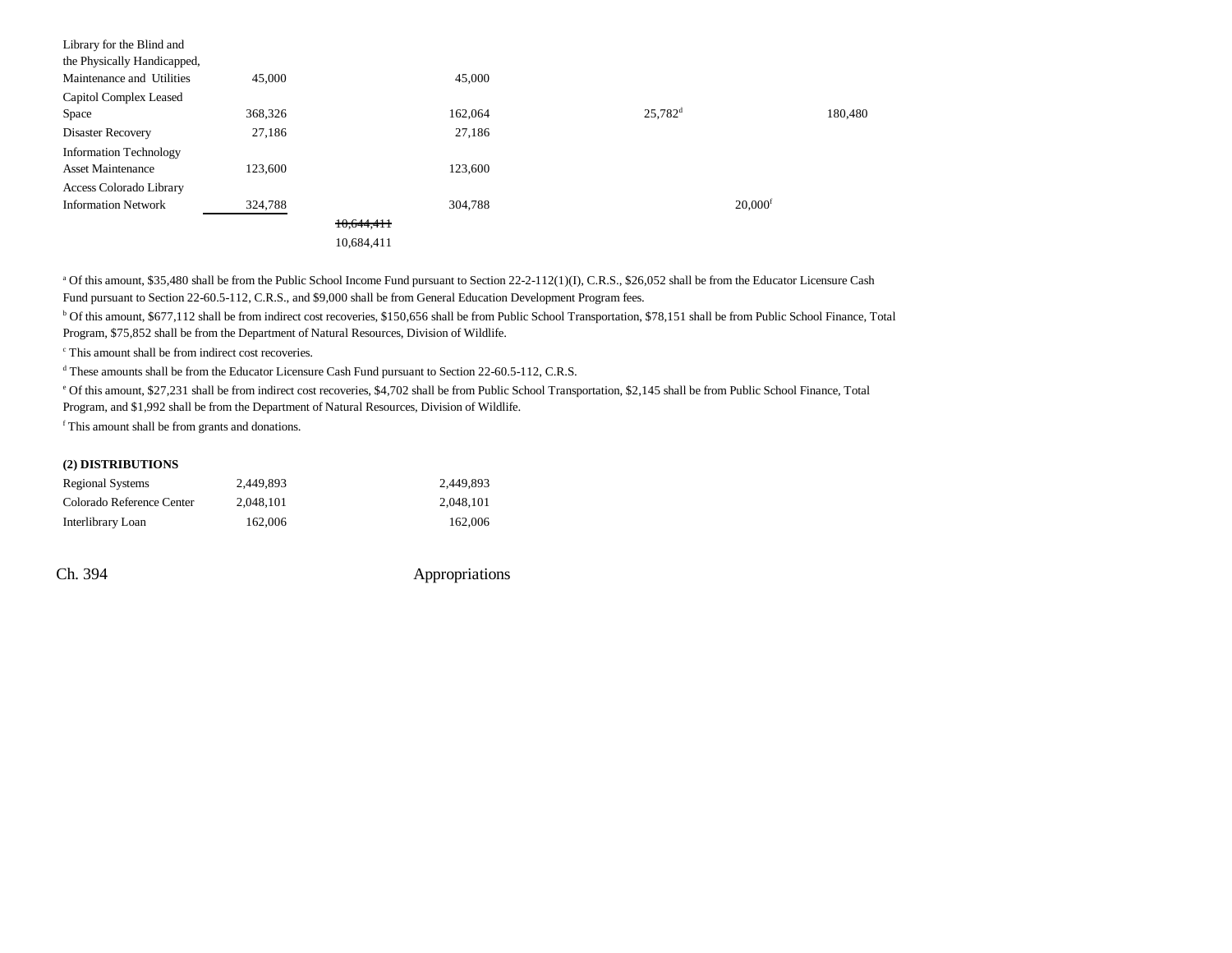|                                         |                           |              | <b>APPROPRIATION FROM</b>     |                                                |                             |                                              |                                |  |  |  |
|-----------------------------------------|---------------------------|--------------|-------------------------------|------------------------------------------------|-----------------------------|----------------------------------------------|--------------------------------|--|--|--|
|                                         | ITEM &<br><b>SUBTOTAL</b> | <b>TOTAL</b> | <b>GENERAL</b><br><b>FUND</b> | <b>GENERAL</b><br><b>FUND</b><br><b>EXEMPT</b> | <b>CASH</b><br><b>FUNDS</b> | <b>CASH</b><br><b>FUNDS</b><br><b>EXEMPT</b> | <b>FEDERAL</b><br><b>FUNDS</b> |  |  |  |
|                                         | \$<br>\$                  |              | \$                            | \$                                             | \$                          | \$                                           | \$                             |  |  |  |
|                                         |                           |              |                               |                                                |                             |                                              |                                |  |  |  |
| County Equalization                     | 134,114                   |              | 134,114                       |                                                |                             |                                              |                                |  |  |  |
| <b>Emeritus Retirement</b>              | 172,800                   |              | 172,800                       |                                                |                             |                                              |                                |  |  |  |
| Boards of Cooperative                   |                           |              |                               |                                                |                             |                                              |                                |  |  |  |
| Services                                | 170,000                   |              | 170,000                       |                                                |                             |                                              |                                |  |  |  |
| Special Contingency                     |                           |              |                               |                                                |                             |                                              |                                |  |  |  |
| Reserve <sup>23</sup>                   | 1,800,000                 |              | 1,800,000                     |                                                |                             |                                              |                                |  |  |  |
| Comprehensive Health                    |                           |              |                               |                                                |                             |                                              |                                |  |  |  |
| Education <sup>24, 25, 26</sup>         | 600,000                   |              | 300,000                       |                                                |                             | $300,000(T)^a$                               |                                |  |  |  |
| Health/Medicaid                         | 8,852,189                 |              |                               |                                                |                             | $8,852,189(T)^{b}$                           |                                |  |  |  |
| Expelled Student Services <sup>27</sup> | 3,290,850                 |              | 3,290,850                     |                                                |                             |                                              |                                |  |  |  |
| In-Home and In-School                   |                           |              |                               |                                                |                             |                                              |                                |  |  |  |
| <b>Suspension Programs</b>              | 497,957                   |              | 497,957                       |                                                |                             |                                              |                                |  |  |  |
|                                         |                           | 20,177,910   |                               |                                                |                             |                                              |                                |  |  |  |

<sup>a</sup> This amount shall be from funds originally appropriated to Public School Finance, Total Program.

<sup>b</sup> This amount shall be from the Department of Health Care Policy and Financing. Of this amount, \$91,399 shall be for administrative costs.

#### **(3) PUBLIC SCHOOL FINANCE**

Total Program<sup>28, 29, 30, 31</sup> 1,941,784,338 1,889,151,837 8,852,100<sup>a</sup> 43,780,401<sup>b</sup>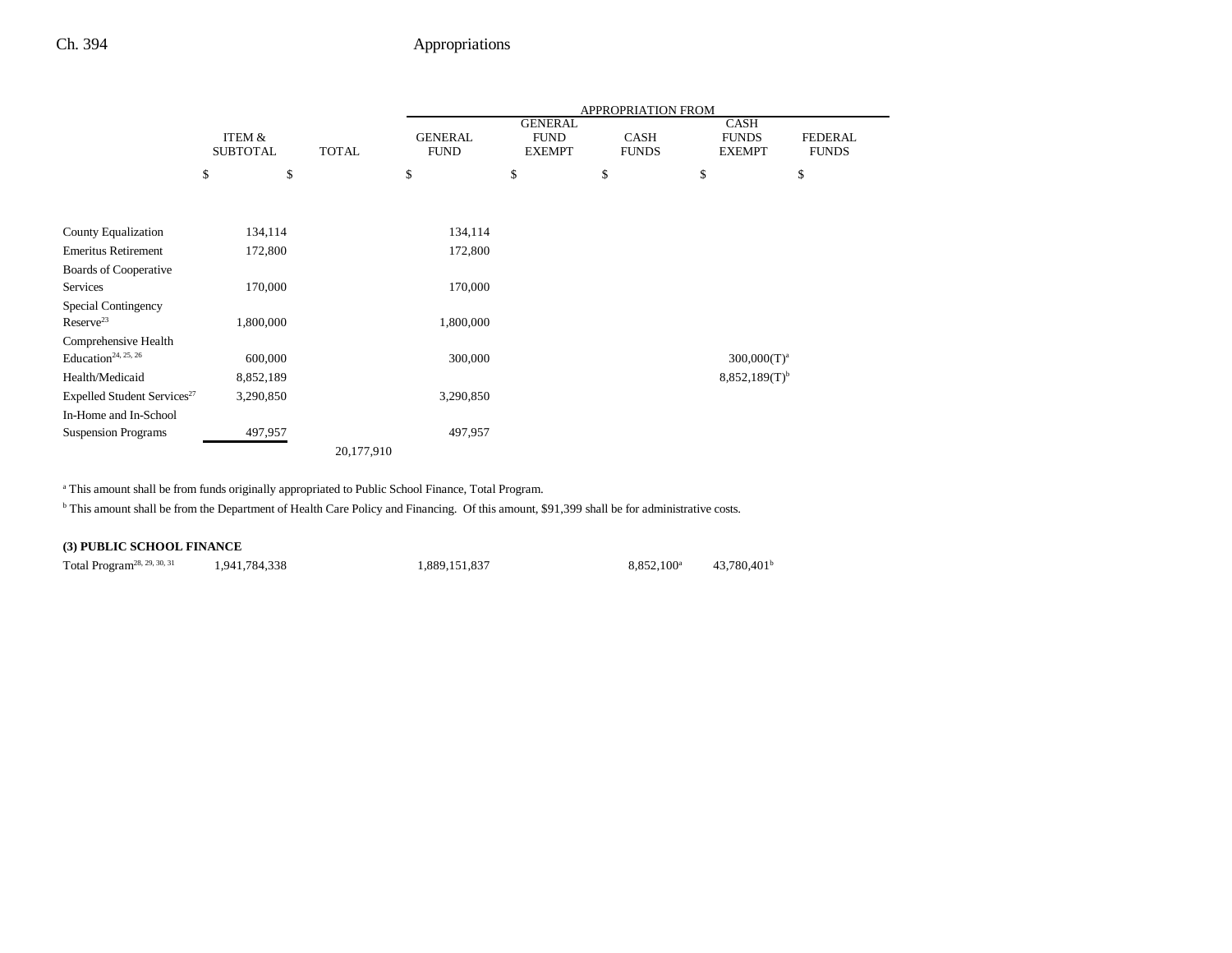| <b>Student Assessments</b>          | 4,634,816   | 4,634,816     |                |              |
|-------------------------------------|-------------|---------------|----------------|--------------|
| <b>Small Attendance Centers</b>     | 800,000     | 800,000       |                |              |
|                                     | 820,258     | 820,258       |                |              |
| <b>Public School</b>                |             |               |                |              |
| Transportation                      | 36,187,227  | 36,122,227    | $65,000(L)^c$  |              |
|                                     | 36,301,904  |               | $179,677(L)^c$ |              |
| English Language                    |             |               |                |              |
| Proficiency                         | 5,002,944   | 2,601,598     | $275,000(T)^d$ | 2,126,346    |
|                                     |             |               | $(1.0$ FTE)    | $(1.3$ FTE)  |
| Special Education -                 |             |               |                |              |
| Children with Disabilities          | 136,914,393 | 69,410,773    | $55,000(T)^d$  | 67,448,620   |
|                                     |             |               | $(0.6$ FTE $)$ | $(42.3$ FTE) |
| Special Education - Gifted          |             |               |                |              |
| and Talented Children <sup>32</sup> | 5,500,000   | 5,500,000     |                |              |
|                                     |             | 2,130,823,718 |                |              |
|                                     |             | 2,130,958,653 |                |              |
|                                     |             |               |                |              |

a This amount shall be from rental income earned on state trust lands.

b Of this amount, \$22,200,000 shall be from federal mineral leasing revenues deposited in the Public School Fund, \$19,000,000 shall be from interest earned on moneys in the Public School Fund, \$2,000,000 shall be from audit recoveries deposited in the Public School Fund, and \$580,401 shall be from Public School Fund reserves.

c This amount represents an estimate of categorical program support funds to be replaced with local property tax revenue pursuant to Section 22-54-107, C.R.S.

d These amounts shall be from federal funds appropriated in the Department of Human Services.

#### **(4) APPROPRIATED SPONSORED PROGRAMS33**

| <b>Sponsored Programs</b> | 176,832,908 | 575,000 <sup>a</sup> |                     | 938,510 <sup>b</sup> 175,319,398 |
|---------------------------|-------------|----------------------|---------------------|----------------------------------|
|                           |             |                      | $(5.6 \text{ FTE})$ | $(125.3 \text{ FTE})$            |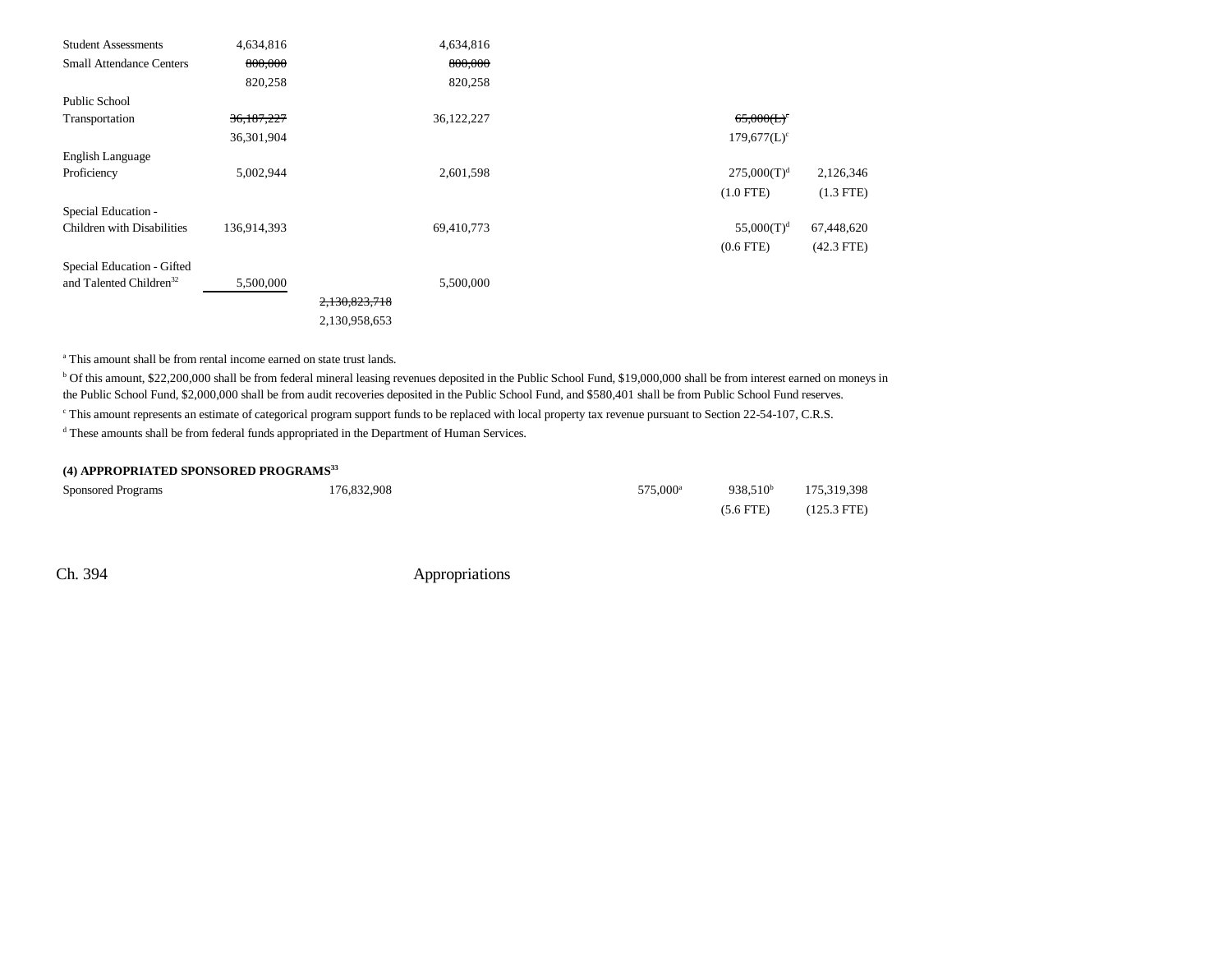|                 |       | APPROPRIATION FROM |                |              |               |              |  |  |
|-----------------|-------|--------------------|----------------|--------------|---------------|--------------|--|--|
|                 |       |                    | <b>GENERAL</b> |              | CASH          |              |  |  |
| ITEM &          |       | <b>GENERAL</b>     | <b>FUND</b>    | CASH         | <b>FUNDS</b>  | FEDERAL      |  |  |
| <b>SUBTOTAL</b> | TOTAL | <b>FUND</b>        | <b>EXEMPT</b>  | <b>FUNDS</b> | <b>EXEMPT</b> | <b>FUNDS</b> |  |  |
|                 |       |                    |                |              |               |              |  |  |

<sup>a</sup> This amount shall be from fees and charges for workshops, conferences, training programs, and seminars.

b Of this amount, \$517,792(T) shall be from the Department of Human Services, \$155,000(T) shall be from the Department of Local Affairs, \$150,000(T) shall be from the Office of the Governor, and \$115,718 shall be from various grants and donations.

| (5) SCHOOL FOR THE DEAF AND THE BLIND |  |
|---------------------------------------|--|
|---------------------------------------|--|

| $(A)$ School Operations <sup>34</sup> |               |           |                    |
|---------------------------------------|---------------|-----------|--------------------|
| <b>Personal Services</b>              | 6,957,123     |           |                    |
|                                       | $(148.2$ FTE) |           |                    |
| Exempt Staff -                        |               |           |                    |
| Salary Survey and                     |               |           |                    |
| Anniversary Increases                 | 76,081        |           |                    |
| <b>Operating Expenses</b>             | 364,720       |           |                    |
| Utilities                             | 228,969       |           |                    |
|                                       | 7,626,893     | 6,507,260 | $1,119,633(T)^{a}$ |

a Of this amount, \$1,035,524 shall be from Public School Finance, Total Program, and \$84,109 shall be from federal Child Nutrition Act funds appropriated in Appropriated Sponsored Programs.

**(B) Special Purpose**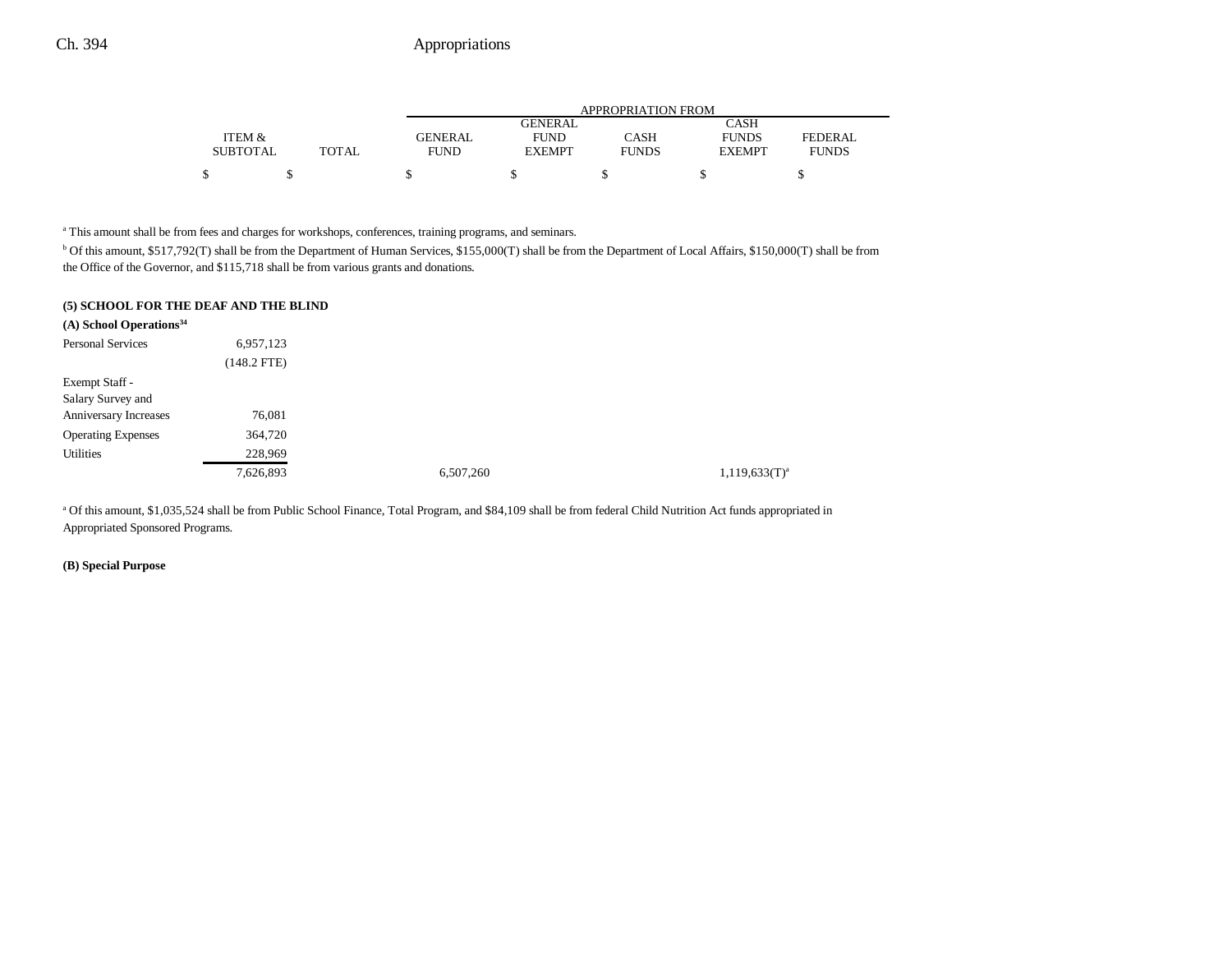| Fees and Conferences           | 75,000      |           |  |                     |                      |
|--------------------------------|-------------|-----------|--|---------------------|----------------------|
| Aides for Extended             |             |           |  |                     |                      |
| Diagnostic Enrollment          | 82,500      |           |  |                     |                      |
|                                | $(2.8$ FTE) |           |  |                     |                      |
| <b>Summer Olympics Housing</b> | 10,000      |           |  |                     |                      |
| Grants                         | 675,000     |           |  |                     |                      |
|                                | $(9.1$ FTE) |           |  |                     |                      |
|                                | 842,500     |           |  | 85,000 <sup>a</sup> | 757,500 <sup>b</sup> |
|                                |             | 8,469,393 |  |                     |                      |

a Of this amount, \$75,000 shall be from fees and charges for workshops and conferences, and \$10,000 shall be from housing reimbursements. b Of this amount, \$675,000(T) shall be from various federal funds transferred from Appropriated Sponsored Programs, and \$82,500 shall be from federal funds transferred from school districts.

#### **TOTALS PART III**

| $(EDUCATION)^{5,6,20}$ | <del>\$2,346,948,340</del>      | <del>\$2,033,255,596</del> | <del>\$11,336,896</del> | \$57,281,004ª             | \$245,074,844 |
|------------------------|---------------------------------|----------------------------|-------------------------|---------------------------|---------------|
|                        | \$2,347,123,275 \$2,033,374,215 |                            | \$11.238.535            | \$57.435.681 <sup>a</sup> |               |

<sup>a</sup> Of this amount,  $\frac{43,217,385}{13,257,385}$  contains a (T) notation, and  $\frac{665,000}{13,290}$  \$179,677 contains an (L) notation.

**FOOTNOTES** -- The following statements are referenced to the numbered footnotes throughout section 2.

- 5 (Governor lined through this provision. See L. 99, p. 2245.)
- 6 All Departments, Totals -- The General Assembly requests that copies of all reports requested in other footnotes contained in this act be delivered to the Joint Budget Committee and the majority and minority leadership in each house of the General Assembly. Each principal department of the state shall produce its rules and regulations in an electronic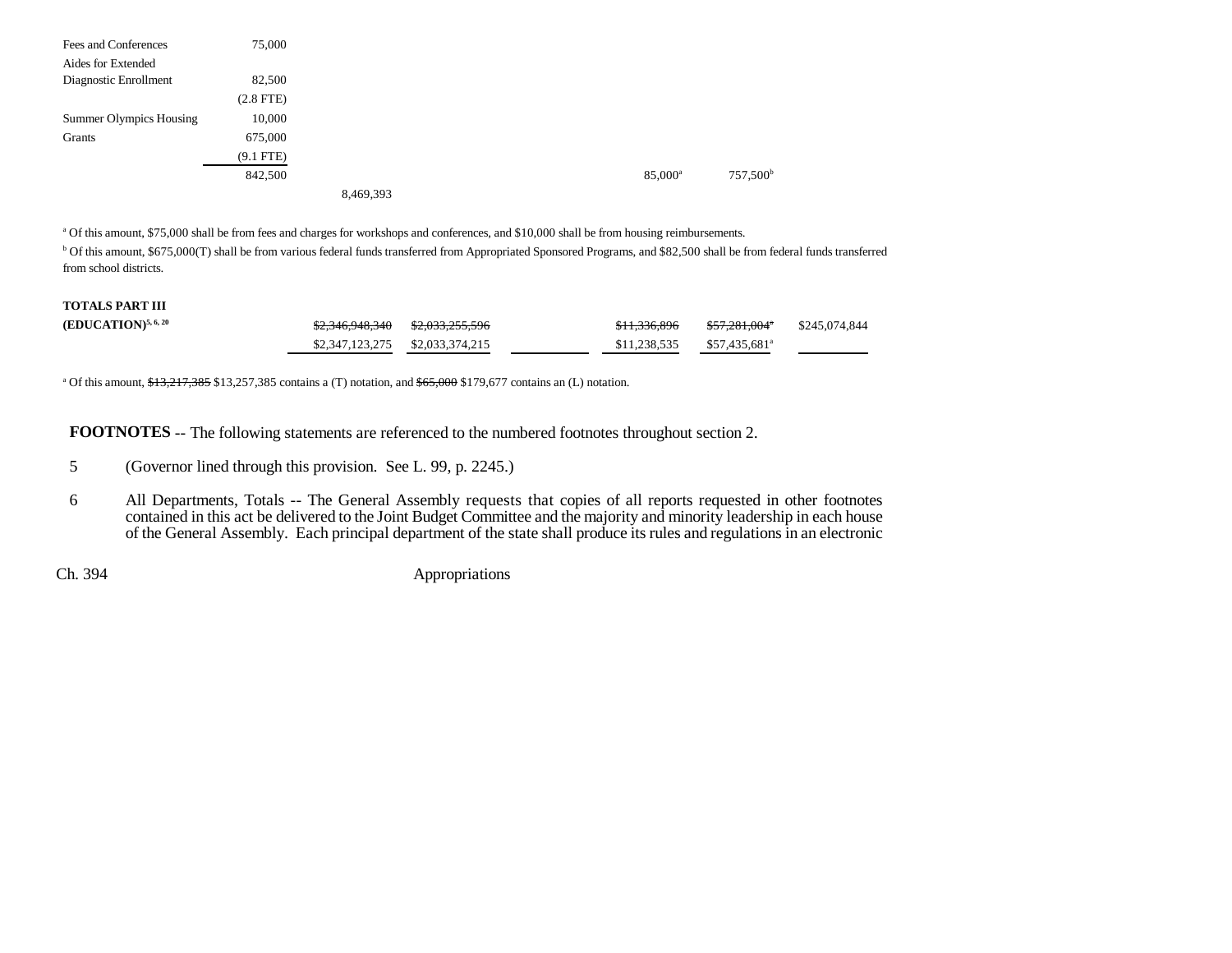|                 |              |             | APPROPRIATION FROM |              |               |              |  |  |  |
|-----------------|--------------|-------------|--------------------|--------------|---------------|--------------|--|--|--|
|                 |              |             | GENERAL            |              | CASH          |              |  |  |  |
| ITEM &          |              | GENERAL     | <b>FUND</b>        | CASH         | <b>FUNDS</b>  | FEDERAL.     |  |  |  |
| <b>SUBTOTAL</b> | <b>TOTAL</b> | <b>FUND</b> | <b>EXEMPT</b>      | <b>FUNDS</b> | <b>EXEMPT</b> | <b>FUNDS</b> |  |  |  |
|                 |              |             |                    |              |               |              |  |  |  |

format that is suitable for public access through electronic means. Such rules and regulations in such format shall be submitted to the Office of Legislative Legal Services for publishing on the Internet. It is the intent of the General Assembly that this be done within existing resources.

- 20 Department of Corrections; Department of Education; Department of Human Services; Department of Public Health and Environment; and Department of Public Safety, Totals -- The General Assembly has included an inflationary increase for food and medical expenses in FY 1999-2000. These increases are provided separately from any reductions to the Department's operating budget.
- 21(Governor lined through this provision. See L. 99, p. 2246.)
- 22(Governor lined through this provision. See L. 99, p. 2247.)
- 23 Department of Education, Distributions, Special Contingency Reserve -- It is the intent of the General Assembly that the State Board of Education utilize the assistance of the Division of Property Taxation in the Department of Local Affairs in making a determination of school district requests for payment from the contingency reserve fund prior to approving payments from the fund.
- 24 Department of Education, Distributions, Comprehensive Health Education -- The Department is requested to conduct a study of health education programs in all school districts. This study should include, but not be limited to, information on existing health education programs, including how such programs are funded, and information on health education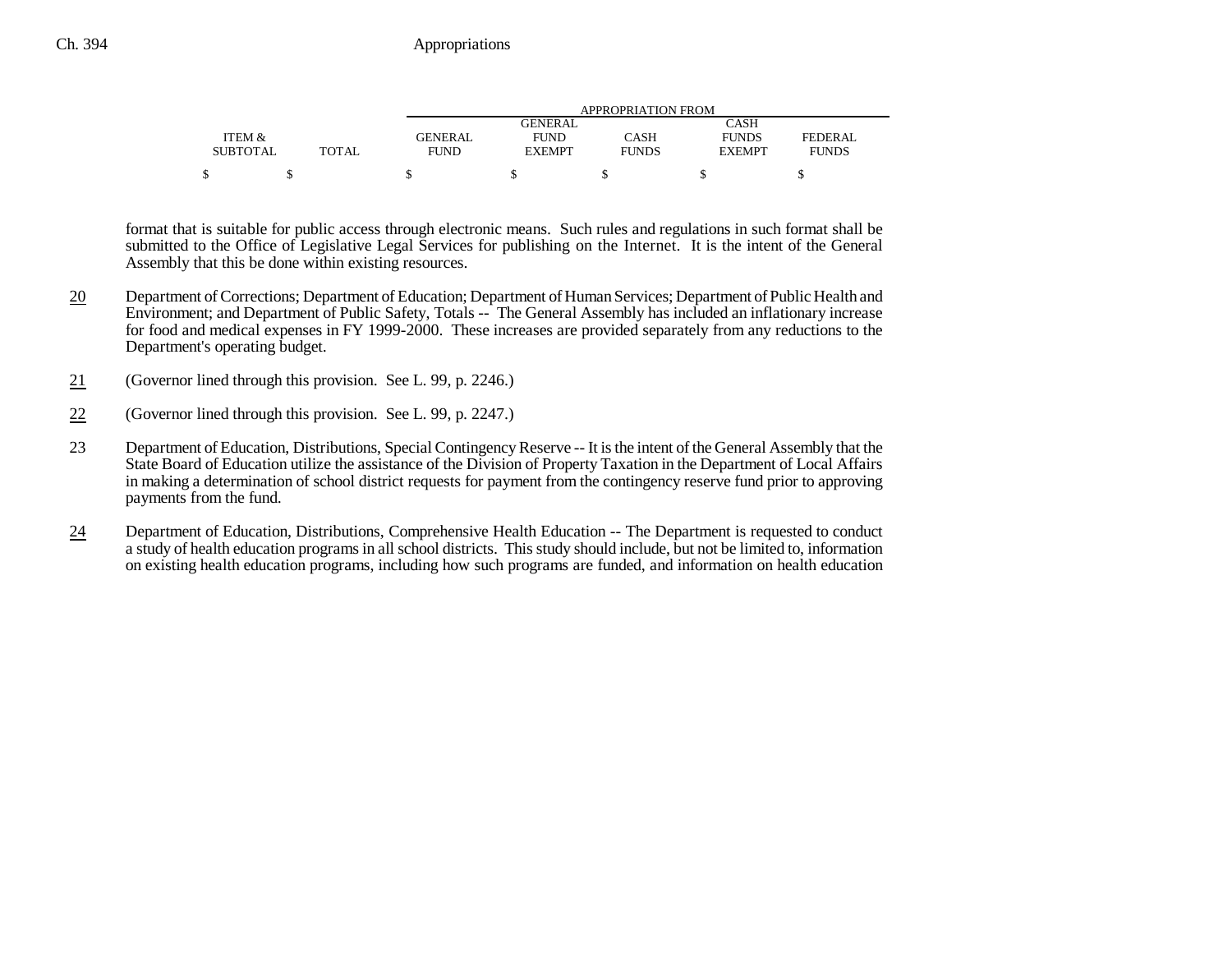programs as they will exist upon full implementation. The study should also examine why some districts do not have existing health education programs, barriers to full implementation, and how these barriers can be overcome. The Department is requested to report the results of this study to the Joint Budget Committee on or before September 1, 1999.

- 25 Department of Education, Distributions, Comprehensive Health Education -- It is the intent of the General Assembly that all funds appropriated for the comprehensive health education fund adhere to the provisions of Section 22-25-104 (6), C.R.S., and all relevant rules and regulations promulgated by the State Board of Education.
- 26 Department of Education, Distributions, Comprehensive Health Education -- The Department is requested to require applicants for funding under this program to include a schedule for full implementation of a comprehensive health education program in their applications. These schedules should include budget requirements for full implementation.
- 27 Department of Education, Distributions, Expelled Student Services -- The Department is requested to include in its annual budget request information regarding grant awards made under this program. This information should include, but not be limited to, the number and amount of grants awarded, the grant recipients, and the number of students served by each grant award.
- 28 Department of Education, Public School Finance, Total Program -- The minimum state aid for FY 1999-2000 is established at \$74.22 per student.
- 29(Governor lined through this provision. See L. 99, p. 2247.)
- 30 Department of Education, Public School Finance, Total Program -- The Department is requested to include in its annual budget request information regarding the extent of private sector participation in the preschool program pursuant to Section 22-28-109, C.R.S. The information should include, but not be limited to, the number of participating districts, the funded pupil count (FTE) allocated to each participating district, and whether or not each district contracts for preschool services with community providers.
- 31 (Governor lined through this provision. See L. 99, p. 2247.)